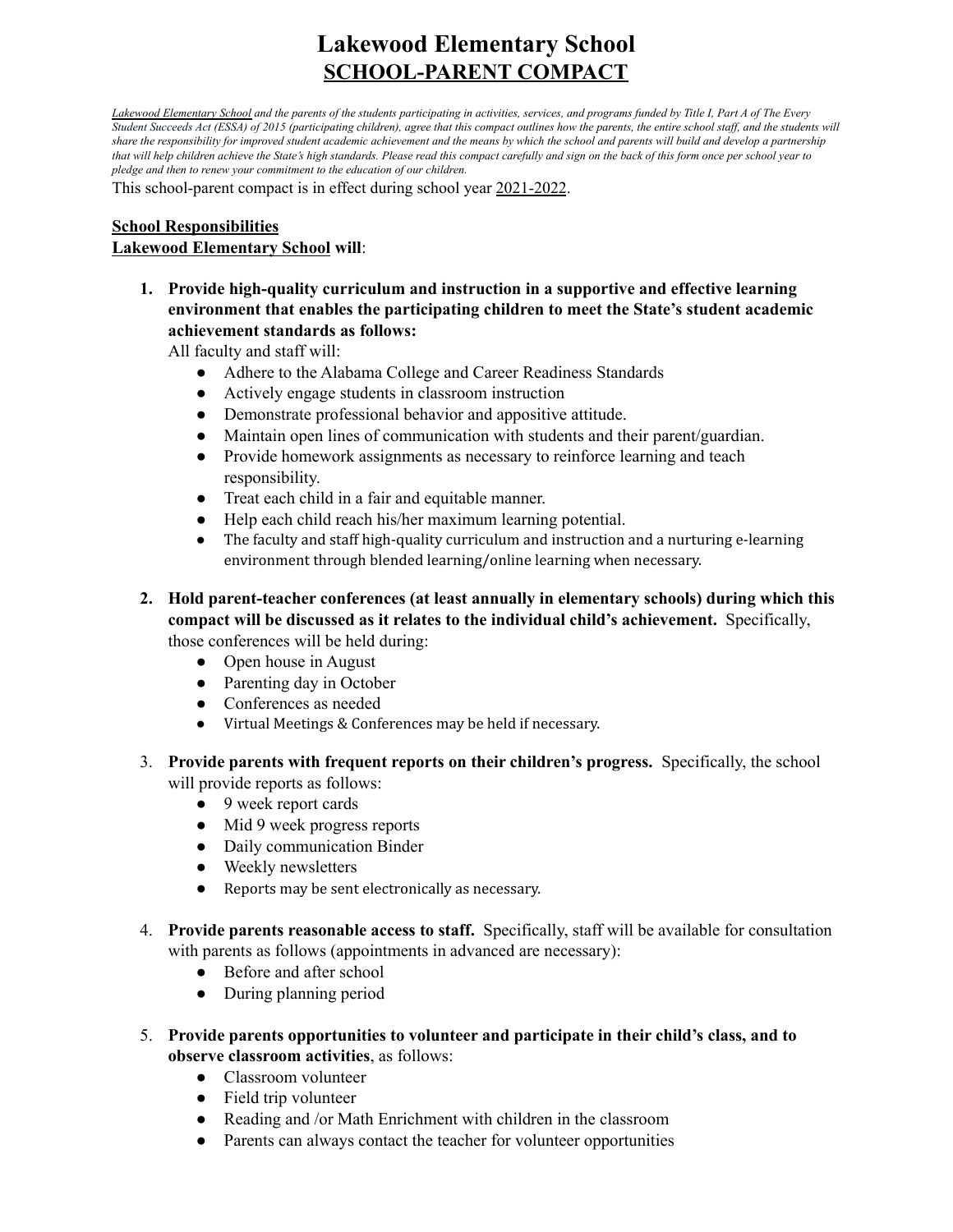#### Student Name:

- **6. Ensure regular two-way, meaningful communication between family members and school staff, and, to the extent practicable, in a language that family members can understand.**
	- **●** Weekly Newsletters
	- **●** Phone Calls
	- **●** Parent Conferences
	- **●** Flyers
	- **●** Daily Communication Binder
	- Virtual Meetings/Conferences when necessary.

## **Parent Responsibilities**

**(Any person who is interested in helping this student may sign in lieu of the parent). I want my child to be successful. I understand that participation in my child's education will weigh heavily, on his/her achievement and attitude. Therefore, we, as parents, will support our children's learning in the following ways:**

- *See that my child attends school regularly and arrives on time.*
- Ensure that child actively participates in blended learning/online learning daily as necessary.
- *● Support the school in its efforts to maintain proper discipline.*
- *● Establish a time and place for doing homework and review homework regularly.*
- *Encourage my child to show respect for others.*
- *Read with my child and let my child see me read.*
- *Supply my child with the appropriate school supplies.*
- *Monitoring amount of television my children watch*.
- *Volunteering in my child's classroom*.
- *Participating, as appropriate, in decisions relating to my children's education such as: open house, meetings, and teacher/parent conferences.*
- *Promoting positive use of my child's extracurricular time.*
- *Staying informed about my child's education and communicating with the school by promptly reading all notices from the school or the school district either received by my child, phone calls, electronic messages, or by mail and respond, as appropriate and in a timely manner.*
- *Serving, to the extent possible, on advisory groups, such as Title I advisory committees and parental involvement committees.*

## **Student Responsibilities**

**I know that my education is important to me. It will help me become a better person. Therefore, I can take responsibility to ensure my success. We, as students, will share the responsibility to improve our academic achievement and achieve the State's high standards. Specifically, we will:**

- *● Come to school daily with books, pens, pencils, paper, and other necessary tools for learning.*
- Actively participate in blended learning/online learning daily as necessary.
- *● Work hard and do my best in class and on tests.*
- *● Complete and return homework assignments.*
- *● Obey student conduct rules.*
- *● Show respect to adults and classmates.*
- *● Pay attention and ask for help when needed.*
- *● Read at least 30 minutes every day outside of school time.*
- *● Give to my parents or the adult who is responsible for my welfare all notices and information received by me from my school every day.*